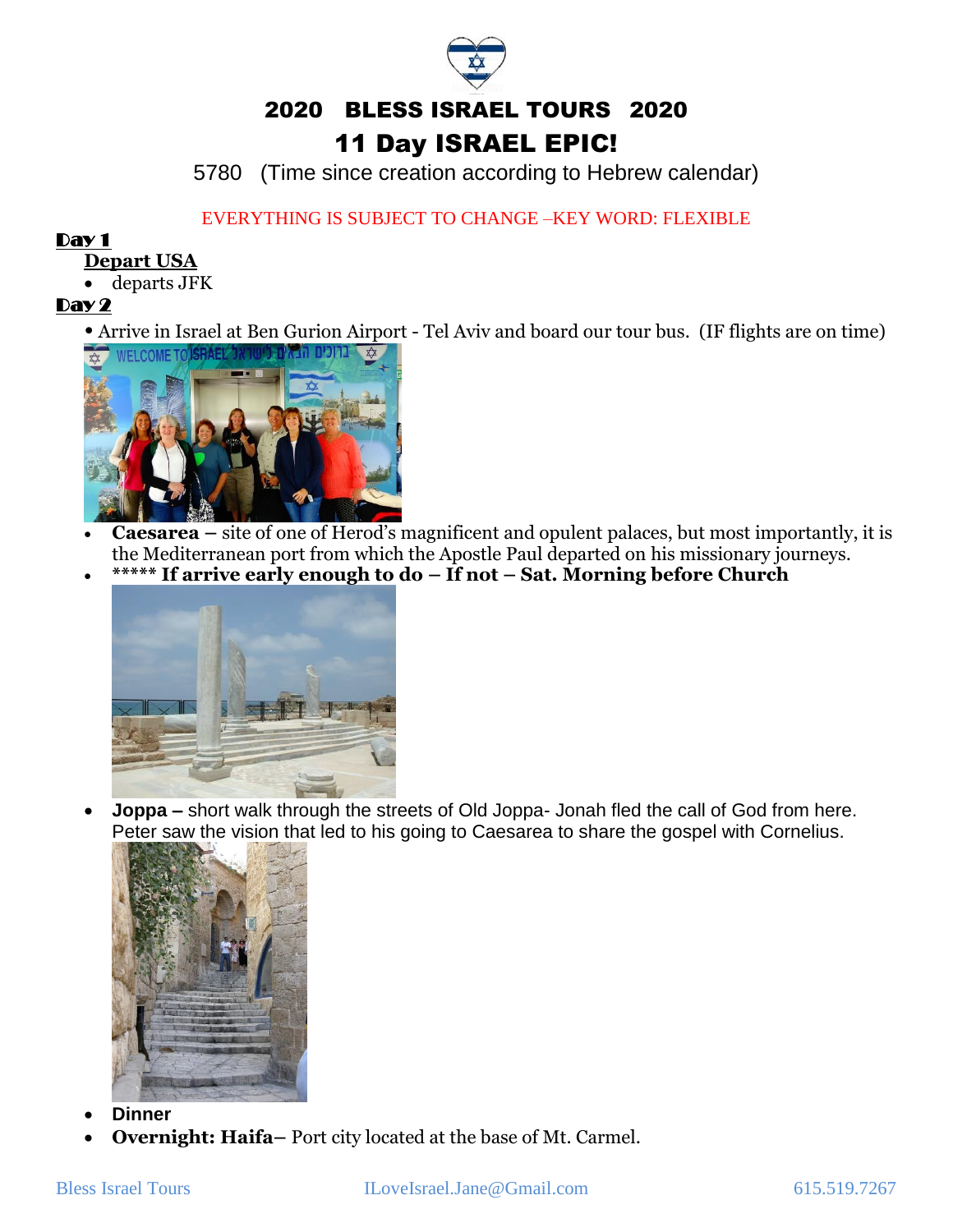5780 (Time since creation according to Hebrew calendar)

# EVERYTHING IS SUBJECT TO CHANGE –KEY WORD: FLEXIBLE

# Day 3

# • **Breakfast at the hotel ~ Check-out and board bus**

- **Caesarea –** site of one of Herod's magnificent and opulent palaces, but most importantly, it is the Mediterranean port from which the Apostle Paul departed on his missionary journeys. \*\*\*\*\*\* **If did not arrive early enough to do, yesterday – do before Church**
- **Mt.** Carmel Assembly: Attend church service for Carmel Assembly of God…10:45 AM –



• **Mt. Carmel -** Best known for the contest between the Prophets of Baal and the Prophet Elijah in 1 Kings 18:19-20.



- **Galilee**
- Nazareth Village
- **Shabbat dinner**
- **Dinner & Overnight: Galilee**

# Day 4

# • **Breakfast at the hotel**

- Mt. Gerizim, the "Mount of Blessing" is the center of the present day Samaritan community. Visit the archaeological excavations and Samaritan Museum.
- Smyrna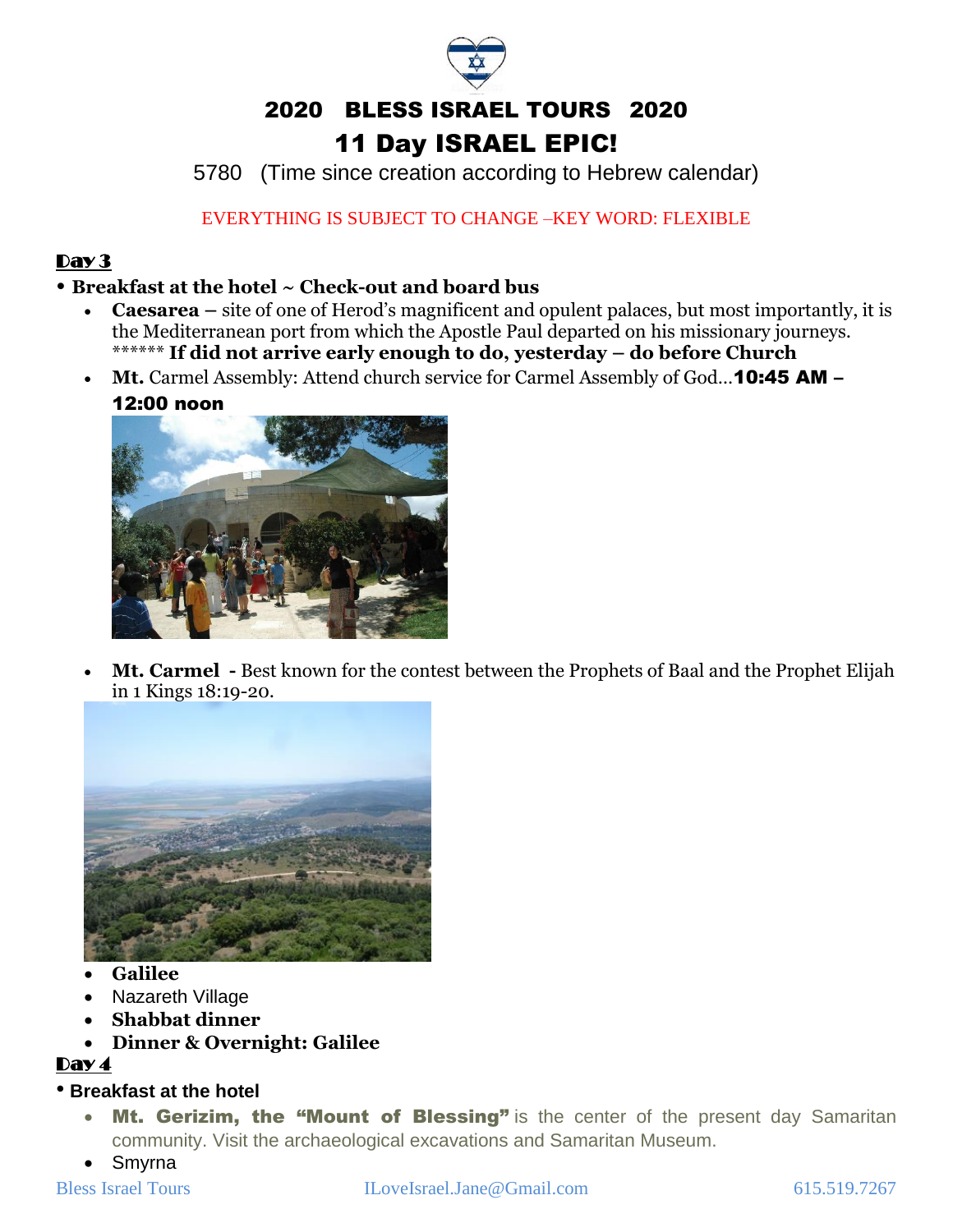5780 (Time since creation according to Hebrew calendar)

## EVERYTHING IS SUBJECT TO CHANGE –KEY WORD: FLEXIBLE

- The Tura Winery award-winning, boutique wineries provide a glimpse into the wine-making industry, a craft that goes back to the Biblical period in this area. Owned & operated by Jewish family as part of fulfillment of prophecy.
- **Shiloh – where Samuel grew up at the Tabernacle**
- **Dinner & Overnight**

#### $\mathbf{Dav5}$

• **Breakfast at the hotel**

• **Sail across the beautiful Sea of Galilee**



**"Jesus Boat" Museum/** Yigal Alon Museum



• Mt. of Beatitudes

• **Capernaum** - The fishing village which served as home during Jesus' Galilee ministry



• Lunch at **St. Peter's Fish** Restaurant ~ You'll have the opportunity to enjoy fish caught in the Sea of Galilee earlier in the morning (not part of trip cost).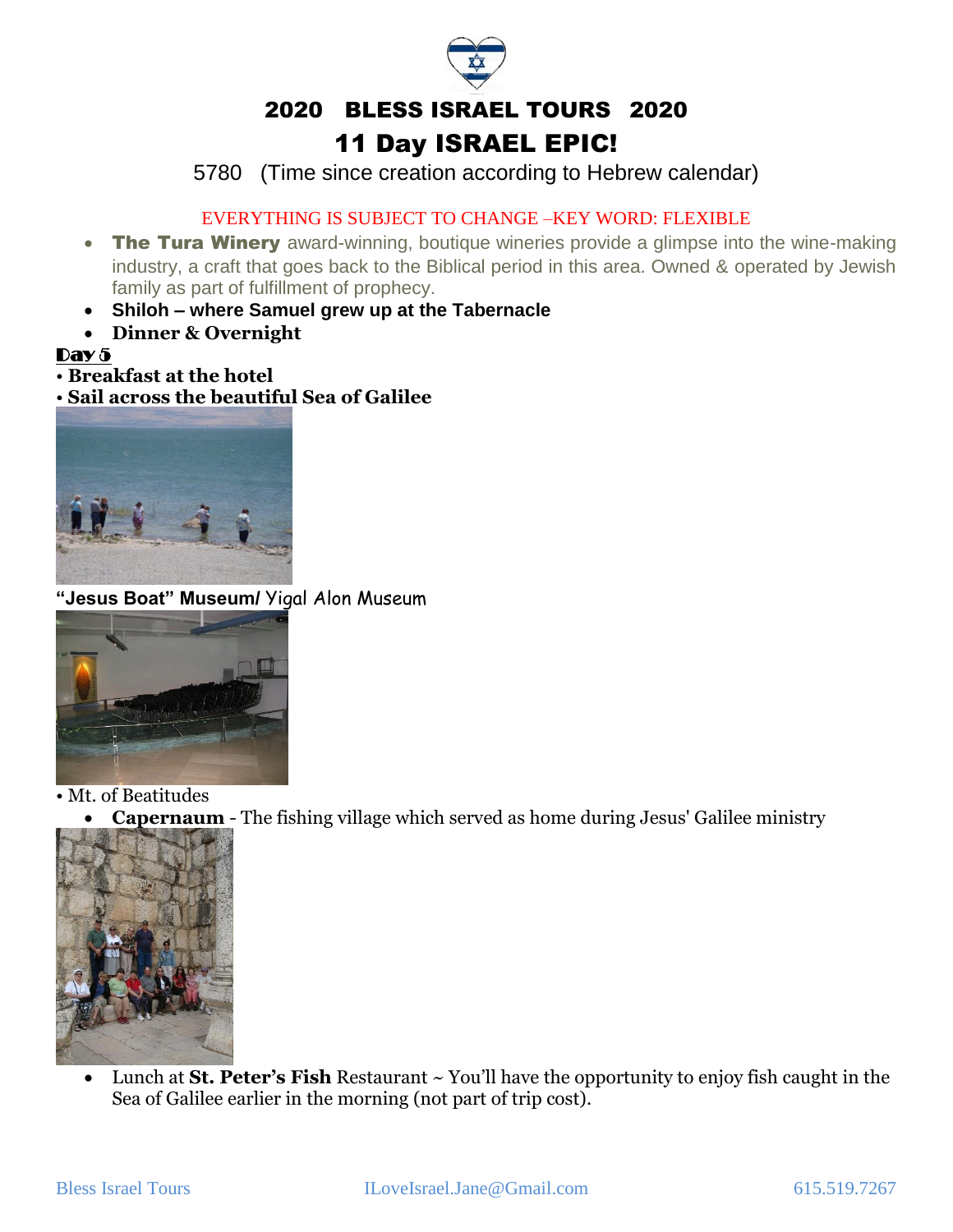

5780 (Time since creation according to Hebrew calendar)

EVERYTHING IS SUBJECT TO CHANGE –KEY WORD: FLEXIBLE



- **New Museum: Magdala**
- **Aliyah Return Center – see the work Christians are doing to help people who are making Aliyah**
- **Dinner & Overnight in Galilee. Ron Beach**

# Day 6

# • **Breakfast at the hotel**

• **Yardenit** - Experience baptism at Yardenit, in the Jordan River, located at the southern tip of the Sea of Galilee (if you want to be baptized, you may rent a gown here/ with the rental comes a certificate).



- **Jericho –** Oldest city in the world
	- **Qumran** This area is the location of the caves where the Dead Sea Scrolls were found by a young shepherd boy. Legend has it John the Baptist once studied here with the Essences.



Bless Israel Tours ILoveIsrael.Jane@Gmail.com 615.519.7267 • **En Gedi** - was a source of renewal and strength for David and his men as they fled King Saul. David would replenish in the Living Waters of En Gedi as we replenish in the Living Waters of God's Word. As a deer panteth after the water brooks, so my soul panteth after thee, my God. (Psalms 42:2)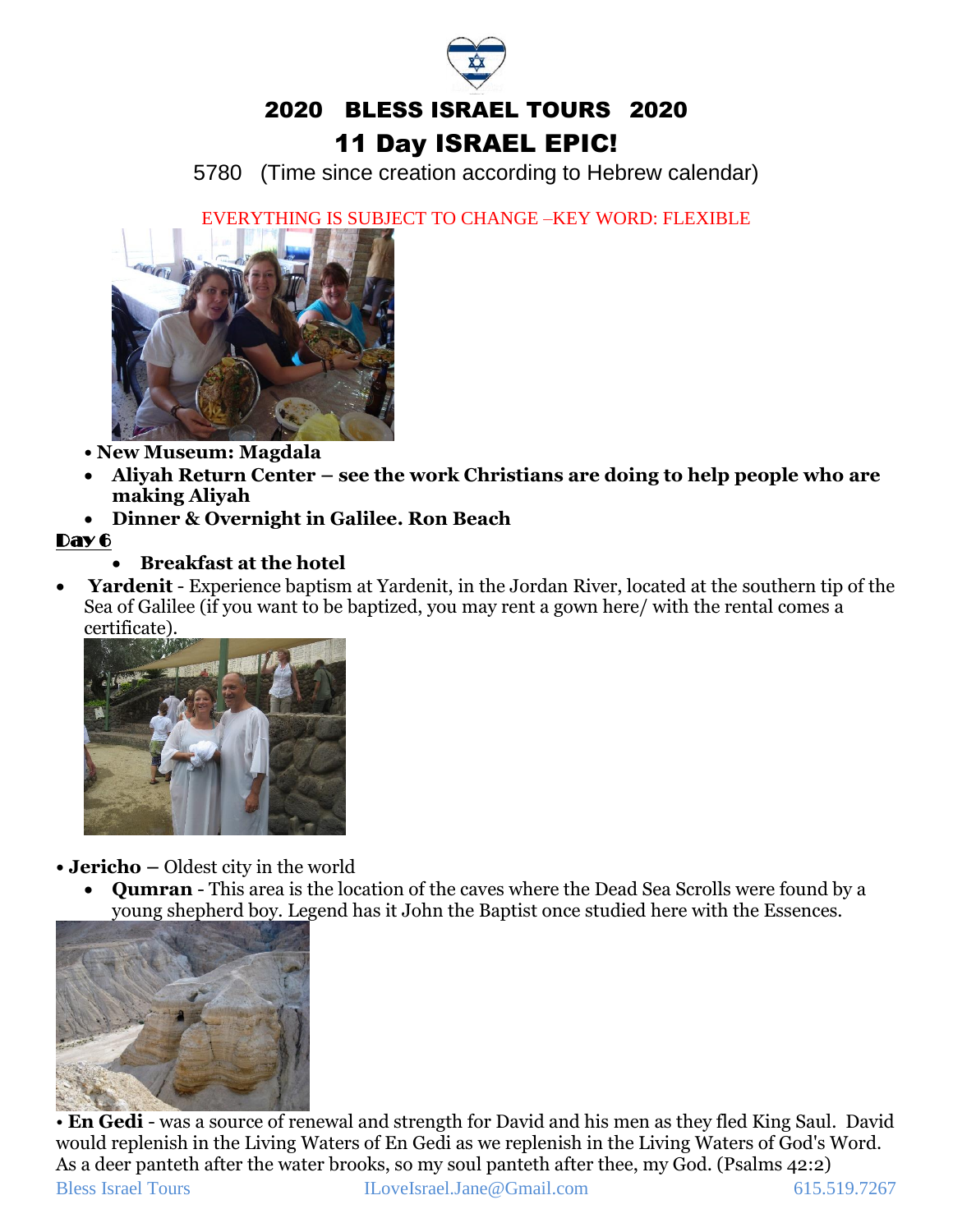5780 (Time since creation according to Hebrew calendar)

#### EVERYTHING IS SUBJECT TO CHANGE –KEY WORD: FLEXIBLE

• **Dead Sea** - The warm waters of the Dead Sea with the salt content 28 - 30 times stronger than any ocean is said to offer many medicinal remedies. Jump in and see if you can sink.



#### **• Dinner & Overnight: Dead Sea** Dav 7

• **Breakfast at the hotel ~** 

**Exploring the Negev Desert**  $\sim$  Israeli desert agricultural research has concentrated on developing new technologies that enable farmers to use brackish (salty) water for agricultural irrigation, something which had never been done before in any other place in the world. The Negev Desert has very little fresh water but an almost unlimited underground supply of brackish water, now used extensively for agriculture. Since brackish water is abundant in most desert areas of the world, the Israeli techniques have broad international applications.

# • **Dinner & Overnight: Retreat in the Desert**

# Day 8

# • **Breakfast ~ Check out of hotel and board bus**

• **Be'er Sheva –**Where Abraham lived and dug 7 wells.

• **Archeological Dig at Bet-Govin National** ~ The people who lived at Beit Govrin thousands of years ago left behind plentiful testimony to their existence both above and below ground. Among the sites are a Roman amphitheater and Beit Govrin [National Park](http://www.goisrael.com/Tourism_Eng/Articles/Attractions/Pages/National%20Parks%20and%20Nature%20Reserves.aspx) ,Tel Mareshah, which was fortified by Solomon's son Rehoboam (2 Chron. 11:8).



- **Bell Caves –** story inside these caves is a great contrast to the beauty of them
- **Jerusalem overlook ~** a view of the old city of Jerusalem.
- **Outdoor movie at City of David (optional, not included in trip cost)**
- **Dinner & Overnight: Jerusalem**

#### Day 9 • **Breakfast ~ board bus**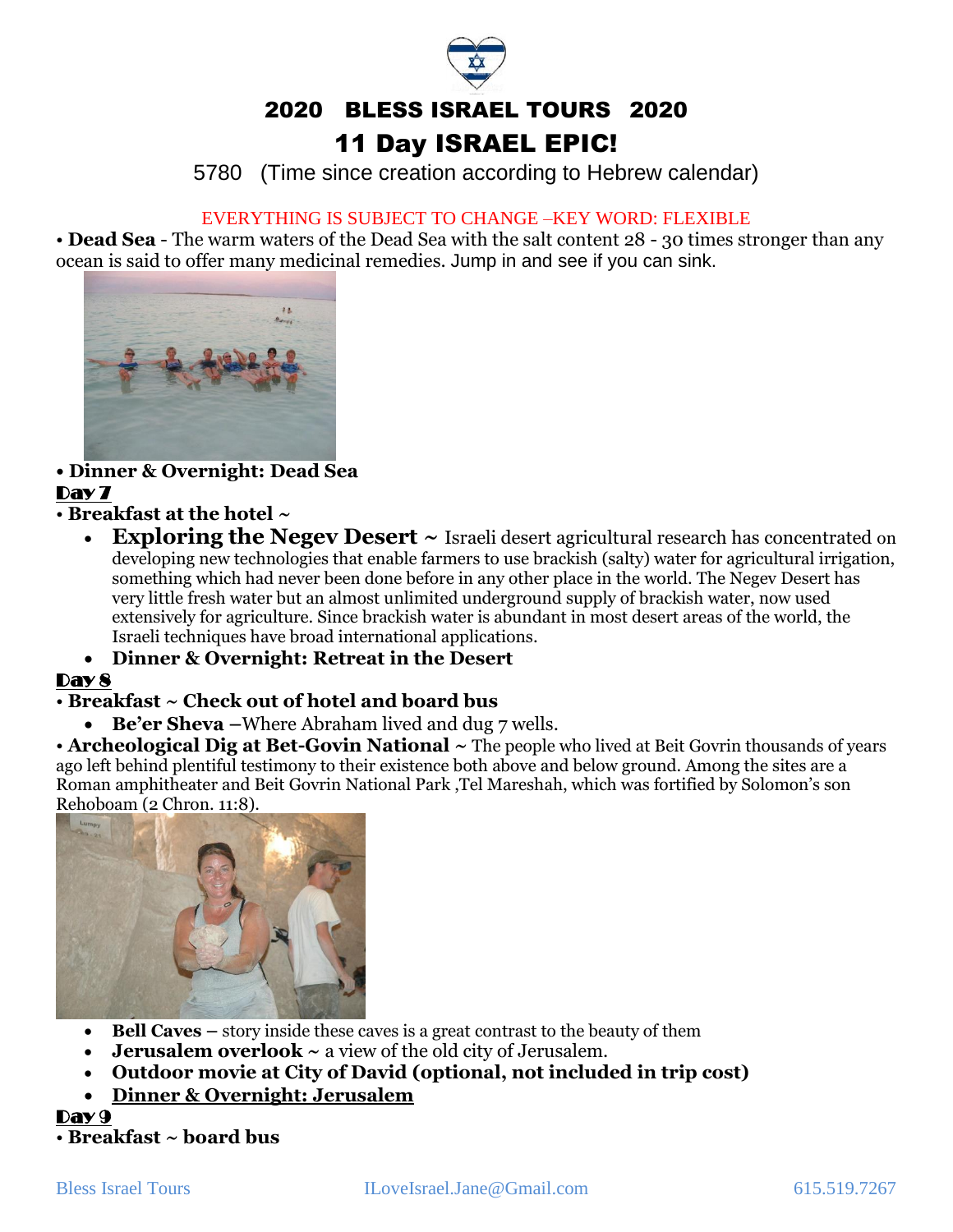5780 (Time since creation according to Hebrew calendar)

## EVERYTHING IS SUBJECT TO CHANGE –KEY WORD: FLEXIBLE

• **The Israeli Museum** with the Jerusalem Miniature from the days of King Herod and The Shrine of Books (the Dead Sea Scrolls presentation).

• **Yad Vashem** – The home for the Holocaust Martyrs and Heroes. While heading to our next destination we will pass by the Government Center and the Knesset – Israel's Parliament

• **City of David -** The story of the City of David began over 3,000 years ago, when King David left the city of Hebron for a small hilltop city known as Jerusalem, a tour through the City of David brings visitors face to face with the personalities and places of the Bible. This is the only place on earth where the only guidebook needed is the Bible itself.



• **Hezekiah's Tunnel ~** Built during the time of King Hezekiah**.** Walk through, exiting at • **Pool of Siloam ~** Site of healing of blind man.



• **Dinner & Overnight: Jerusalem**



• **Western Wall at night**

Day 10 • **Breakfast at the hotel**